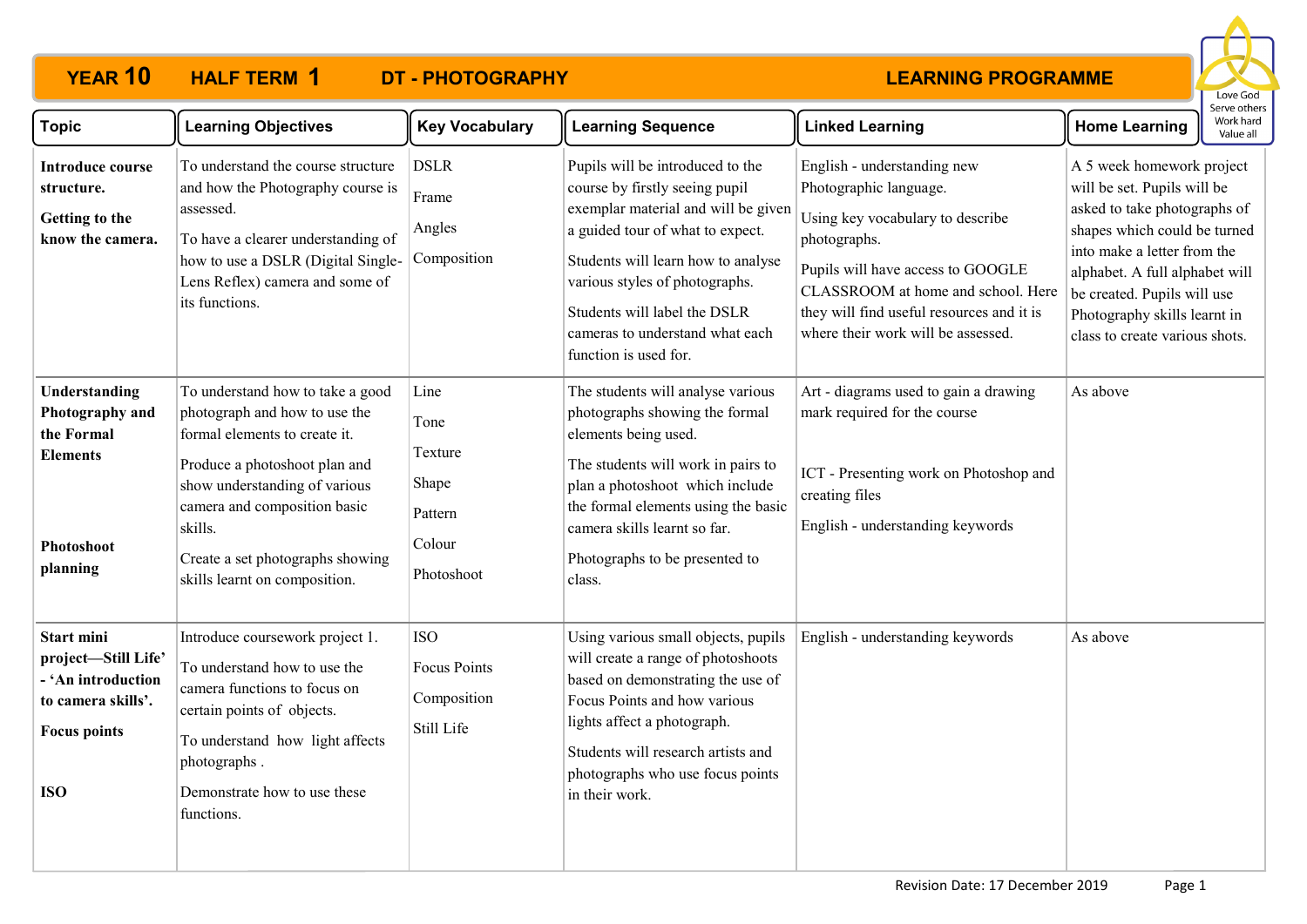

| <b>Topic</b>                                                                                                                       | <b>Learning Objectives</b>                                                                                                                                                                                                                                                           | <b>Key Vocabulary</b>                                                                               | <b>Learning Sequence</b>                                                                                                                                                                                                                                                                                                                   | <b>Linked Learning</b>                                                                                                                                                                                                                   | <b>Home Learning</b>                                                                                                                                                                                                                         | Work hard<br>Value all |
|------------------------------------------------------------------------------------------------------------------------------------|--------------------------------------------------------------------------------------------------------------------------------------------------------------------------------------------------------------------------------------------------------------------------------------|-----------------------------------------------------------------------------------------------------|--------------------------------------------------------------------------------------------------------------------------------------------------------------------------------------------------------------------------------------------------------------------------------------------------------------------------------------------|------------------------------------------------------------------------------------------------------------------------------------------------------------------------------------------------------------------------------------------|----------------------------------------------------------------------------------------------------------------------------------------------------------------------------------------------------------------------------------------------|------------------------|
| Still Life' - 'An<br>introduction to<br>camera skills'-<br>continued.<br><b>Resolution</b><br><b>Shutter speed</b>                 | To understand and demonstrate the Resolution<br>importance of how and when to<br>change the quality of a photograph.<br>Demonstrate how to use various<br>shutter speeds to show the<br>movement of objects.                                                                         | Shutter speed                                                                                       | Students will take photographs of<br>still life objects demonstrating<br>various photograph quality.<br>Students will experiment with<br>various shutter speeds to<br>demonstrate the best outcome to<br>show movement and how to freeze<br>a moving object.                                                                               | Maths - numeracy is required to evaluate<br>shutter speed.<br>The following websites are useful for<br>photography research and helpful hints.<br>www.lensculture.com<br>www.magnumphotos.com<br>www.bit-online.com<br>www.art2day.co.uk | Pupils will research various<br>photographers who use<br>shutter speeds in their work.<br>Pupils may use their cameras<br>and phones to experiment<br>with a range of shutter<br>speeds.<br>Pupils can also look into light<br>painting.     |                        |
| <b>Rule of Thirds and</b><br>composition -<br>indoor and outdoor<br>composition.<br>Monochrome -<br>including critical<br>studies. | To have a clearer understanding<br>how to create a good composition<br>using the 'Rule of Thirds'.<br>Demonstrate this using still life<br>photo shoots and outdoor settings.<br>To understand, demonstrate and<br>evaluate why taking monochrome<br>photographs can be valuable.    | Rule of Thirds<br>Horizon<br>Leading lines<br>Monochrome<br>Viewpoint<br>Depth<br>Frame<br>Symmetry | Students will plan their own<br>photoshoots to demonstrate how<br>they have used the 'Rule of Thirds'<br>to create a good composition.<br>Indoor and outdoor photoshoot to<br>demonstrate outcomes.<br>The students will take a variety of<br>shots around the school building to<br>emphasise why monochrome works<br>for certain shoots. | Maths and Art-Diagrams drawn to<br>demonstrate the Rule of Thirds.                                                                                                                                                                       | Create a still life set up at<br>home demonstrating the<br>Compositional rules and how<br>they can be broken to create<br>interesting photographs.                                                                                           |                        |
| <b>Introduce</b><br>Photoshop basic<br>skills for editing<br>photographs.<br><b>Layers</b> and<br>distortion                       | Utilise basic Photoshop tools to edit Filters<br>photographs and create a variety of<br>effects to change and distort<br>photographic outcomes.<br>Demonstrate how a variety of<br>materials can distort objects and<br>create interesting effects with out<br>the use of Photoshop. | Edit<br>Distort<br>Layers                                                                           | Students will understand how to<br>upload a photograph and use some<br>of the basic Photoshop filters.<br>Some may use prior knowledge to<br>distort photographs further.<br>Plan photoshoot to create distorted<br>effects using a range of found<br>materials.                                                                           | English and ICT: All Photographs will be<br>added to a simple PowerPoint and<br>annotated to show students understanding<br>of each topic.<br>Pupils will be expected to use<br>Photography keywords and terms.                          | To find material at home<br>which might change the effect<br>of a photograph, such as the<br>light, colour, texture and<br>appearance.<br>Take photographs of still life<br>objects using these materials<br>to create a variety of effects. |                        |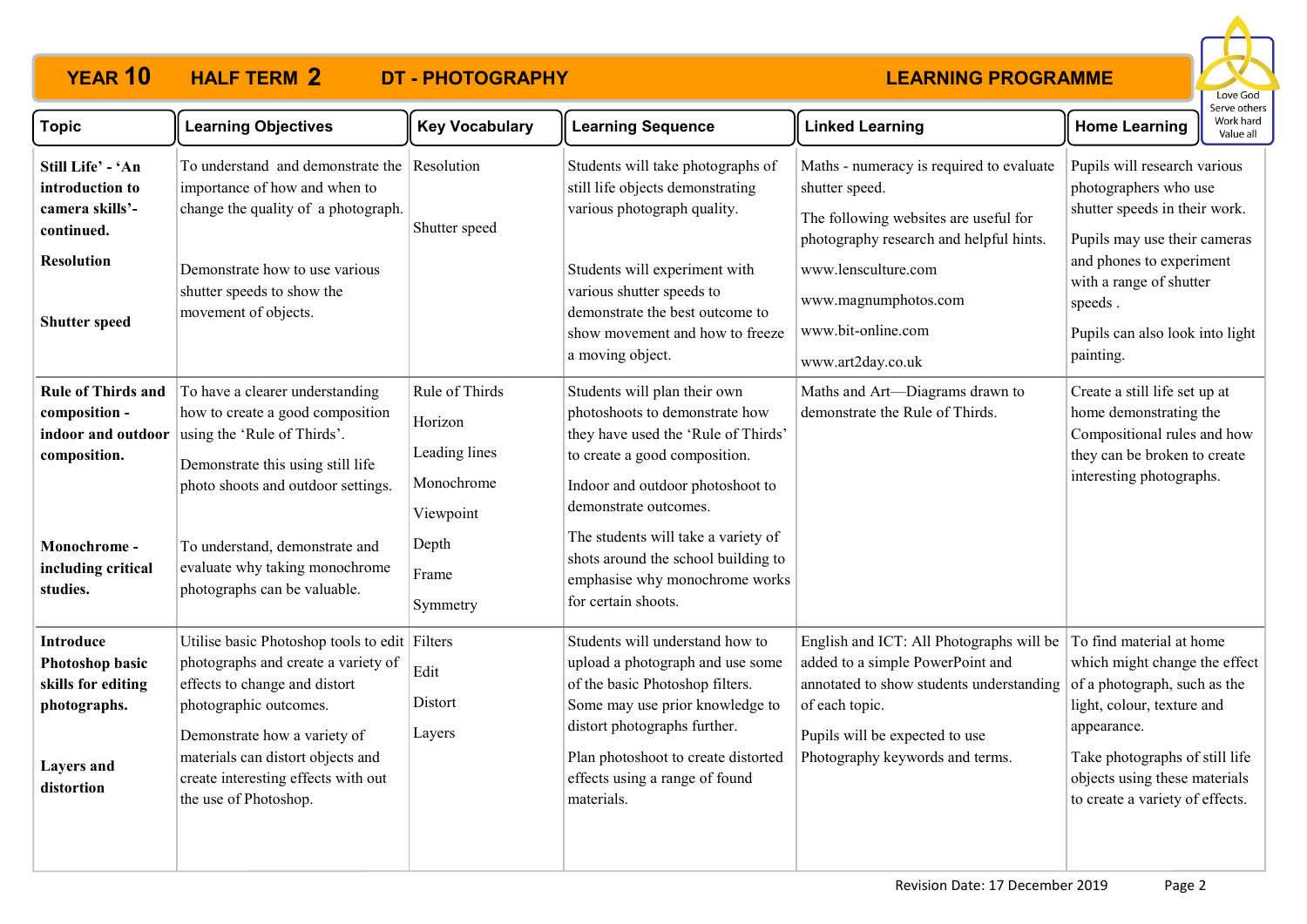

| <b>Topic</b>                                                                                   | <b>Learning Objectives</b>                                                                                                                                                                                                                                                                                                     | <b>Key Vocabulary</b>                                                                                         | <b>Learning Sequence</b>                                                                                                                                                                                                                                                                          | <b>Linked Learning</b>                                                                                                                                                                 | <b>Home Learning</b>                                                                                                                                                                                                               | Work hard<br>Value all |
|------------------------------------------------------------------------------------------------|--------------------------------------------------------------------------------------------------------------------------------------------------------------------------------------------------------------------------------------------------------------------------------------------------------------------------------|---------------------------------------------------------------------------------------------------------------|---------------------------------------------------------------------------------------------------------------------------------------------------------------------------------------------------------------------------------------------------------------------------------------------------|----------------------------------------------------------------------------------------------------------------------------------------------------------------------------------------|------------------------------------------------------------------------------------------------------------------------------------------------------------------------------------------------------------------------------------|------------------------|
| 'Natural Forms'<br>Photo shoot and<br><b>Critical Studies</b>                                  | To understand how we can create a<br>double exposure effect using<br>Photoshop.<br>Use research skills to analyse a<br>Photographer who uses Double<br>Exposure in their work                                                                                                                                                  | Double exposure<br>Layers<br>Focus<br>Analytical                                                              | Pupils will take photographs of<br>trees at Queens Park to use a layer<br>for the Double Exposure task.<br>Analyse and evaluate double<br>exposure Photography. Relate to<br>current work.                                                                                                        | The following websites are useful for<br>photography research and helpful hints.<br>www.lensculture.com<br>www.magnumphotos.com<br>English-understanding new<br>Photographic language. | Homework project set over<br>the term:<br>Take Photographs of nature<br>focusing on textures created<br>by the weather such as Frost,<br>snow, ice, rain, how sun light<br>effects nature and colours.<br>Mobile Phone photographs |                        |
| <b>Brusho Art work</b><br>Double exposure<br>task                                              | Experiment with a range of Brusho<br>ink techniques.<br>Use 2 photographs to create a<br>Double Exposure effect using<br>Photoshop tools. Experiments and<br>final outcomes                                                                                                                                                    | Water colour<br>techniques<br>Blending (inks)<br><b>Blending</b> modes<br>(Photoshop)<br>Layers<br>Monochrome | Pupils will experiment with a<br>variety of Brusho techniques and<br>photograph a final outcome.<br>Using the trees and Brusho<br>watercolour photographs pupils<br>will use a variety of Photoshop<br>tools to create Double Exposure<br>effect.                                                 | Art<br>ICT-Photoshop tools and techniques.<br>Resources added to Google Classroom to<br>help at home if required.                                                                      | As above                                                                                                                                                                                                                           |                        |
| <b>Analysis of Double</b><br><b>Exposure task</b><br><b>Photo shoot</b><br><b>Queen's Park</b> | Written analysis of the Double<br>Exposure task and understanding<br>how different effects can be<br>achieved using Photoshop.<br>To be more aware of the textures<br>created by nature during 2nd<br>Photoshoots at Queen's Park. Focus<br>on close-up photography and<br>natural patterns and textures<br>created by nature. | Analysis<br>Evaluate<br>Double Exposure<br>Tactile<br>Close-up                                                | Pupils written analysis of their<br>Double exposure task will identify<br>want went well and which tools<br>created more interesting effects.<br>Photo shoot at Queen's Park will be<br>focused on patterns and textures<br>created by nature. Interesting<br>colours and effects of the weather. | English-understanding new<br>Photographic language.<br>Art—identifying interesting colours/<br>textures.                                                                               | As above                                                                                                                                                                                                                           |                        |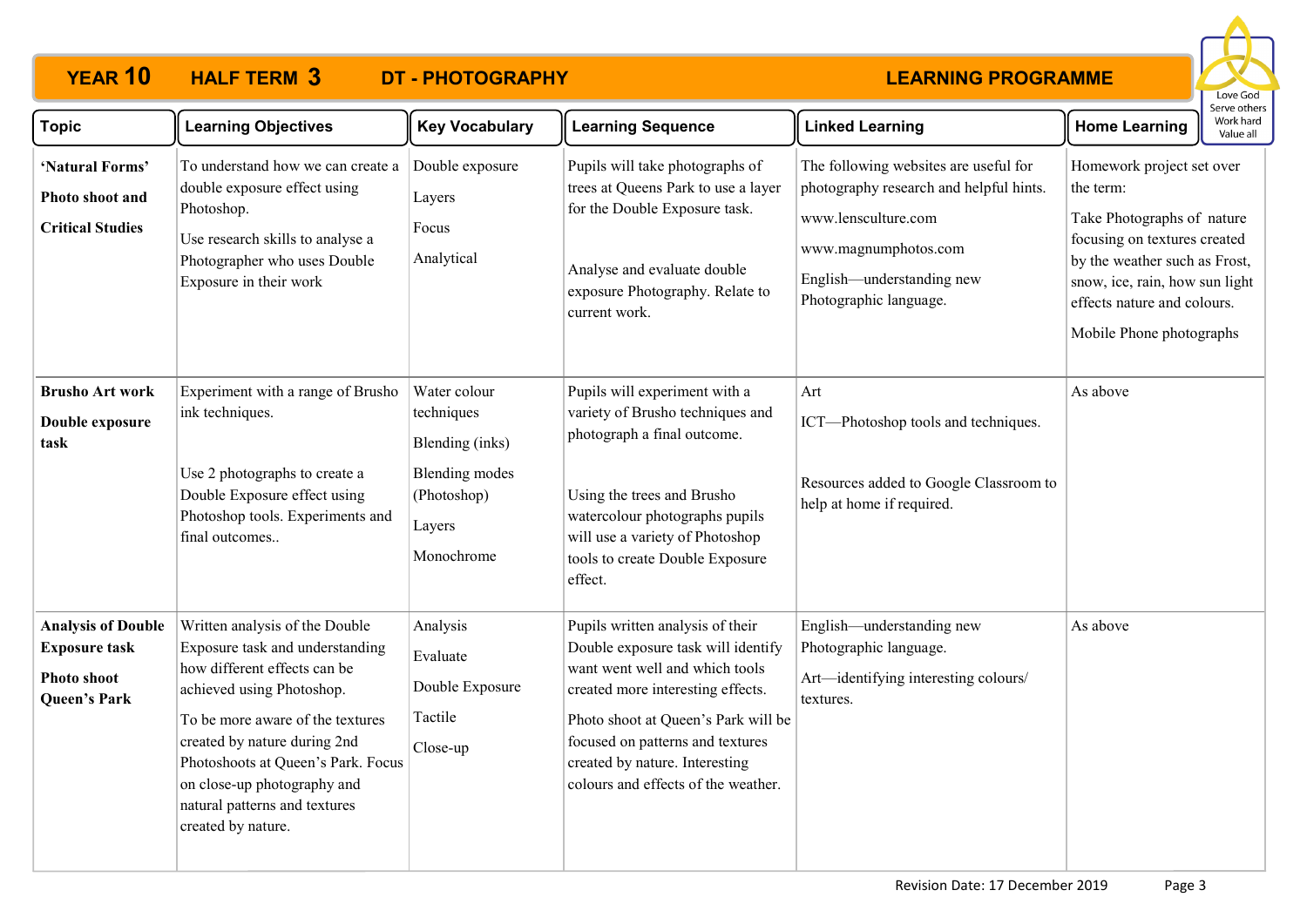

| <b>Topic</b>                                                                    | <b>Learning Objectives</b>                                                                                                                                                                                                    | <b>Key Vocabulary</b>                                                     | <b>Learning Sequence</b>                                                                                                                                                                                                                                                                         | <b>Linked Learning</b>                                                                            | Work hard<br><b>Home Learning</b><br>Value all                                                                                                                                                                                                                            |
|---------------------------------------------------------------------------------|-------------------------------------------------------------------------------------------------------------------------------------------------------------------------------------------------------------------------------|---------------------------------------------------------------------------|--------------------------------------------------------------------------------------------------------------------------------------------------------------------------------------------------------------------------------------------------------------------------------------------------|---------------------------------------------------------------------------------------------------|---------------------------------------------------------------------------------------------------------------------------------------------------------------------------------------------------------------------------------------------------------------------------|
| <b>Hue/Saturation</b><br><b>Introduce Vanitas</b><br>Art/Photography            | Understand how to change the Hue<br>and Saturation on Photoshop to<br>alter the effects of photography.<br>Discuss and understand what is<br>Vanitas Art and how we will plan a<br>photoshoot.                                | Hue<br>Saturation<br>Vanitas<br>Relics<br>Deterioration                   | Using the Nature shots pupils will<br>explore the range of effects<br>changing the Hue/Saturation can<br>make.<br>Focusing on picking up textures.<br>Pupils discuss and analyse as a<br>group what is Vanitas Art?<br>Pupils explore the props required to<br>create an interesting photoshoot. | English—understanding new<br>Photographic language.<br>Art<br>ICT-Photoshop tools and techniques. | Homework project:<br>Create a Vanitas Photo shoot<br>at home using a camera phone<br>or camera. Set up personal<br>objects to tell a story of your<br>personality/identity.<br>Take several photographs<br>from different angles.<br>Add the shoot to your<br>Powerpoint. |
| Photo shoot plan<br>Vanitas photoshoot                                          | Pupils learn how to create an<br>interesting composition for the<br>Vanitas Photoshoot.<br>The photoshoot will require pupils<br>to use Photography skills<br>previously learnt in the<br>Introductory course.                | Composition<br>Lighting<br><b>ISO</b><br>Shutter speed<br>Frame<br>Angles | Pupils are required to create a story<br>through their use of objects so their<br>photo shoot has a meaning.<br>Thorough planning of how to use<br>the correct camera functions will<br>create successful outcomes.                                                                              | Art-planning involves drawing objects<br>Numeracy: Using proportion and scale                     | As above                                                                                                                                                                                                                                                                  |
| Analysis and<br>evaluation of<br>Vanitas photoshoot<br>Photoshop<br>experiments | To analyse and evaluation Vanitas<br>photoshoot. Explain how camera<br>functions and skills have created a<br>successful outcome.<br>Understand how to apply various<br>Photoshop functions to improve<br>Photograph outcomes | Composition<br>Lighting<br>Frame<br>Angles<br>Colour balance<br>Edit      | Pupils will evaluate and analyse the<br>Vanitas Photo shoot and<br>demonstrate the best final outcome.<br>Photoshop functions will be<br>demonstrated to help make<br>improvements to Vanitas<br>photoshoot.                                                                                     | English—understanding new<br>Photographic language.<br>Photoshop skills                           | As above                                                                                                                                                                                                                                                                  |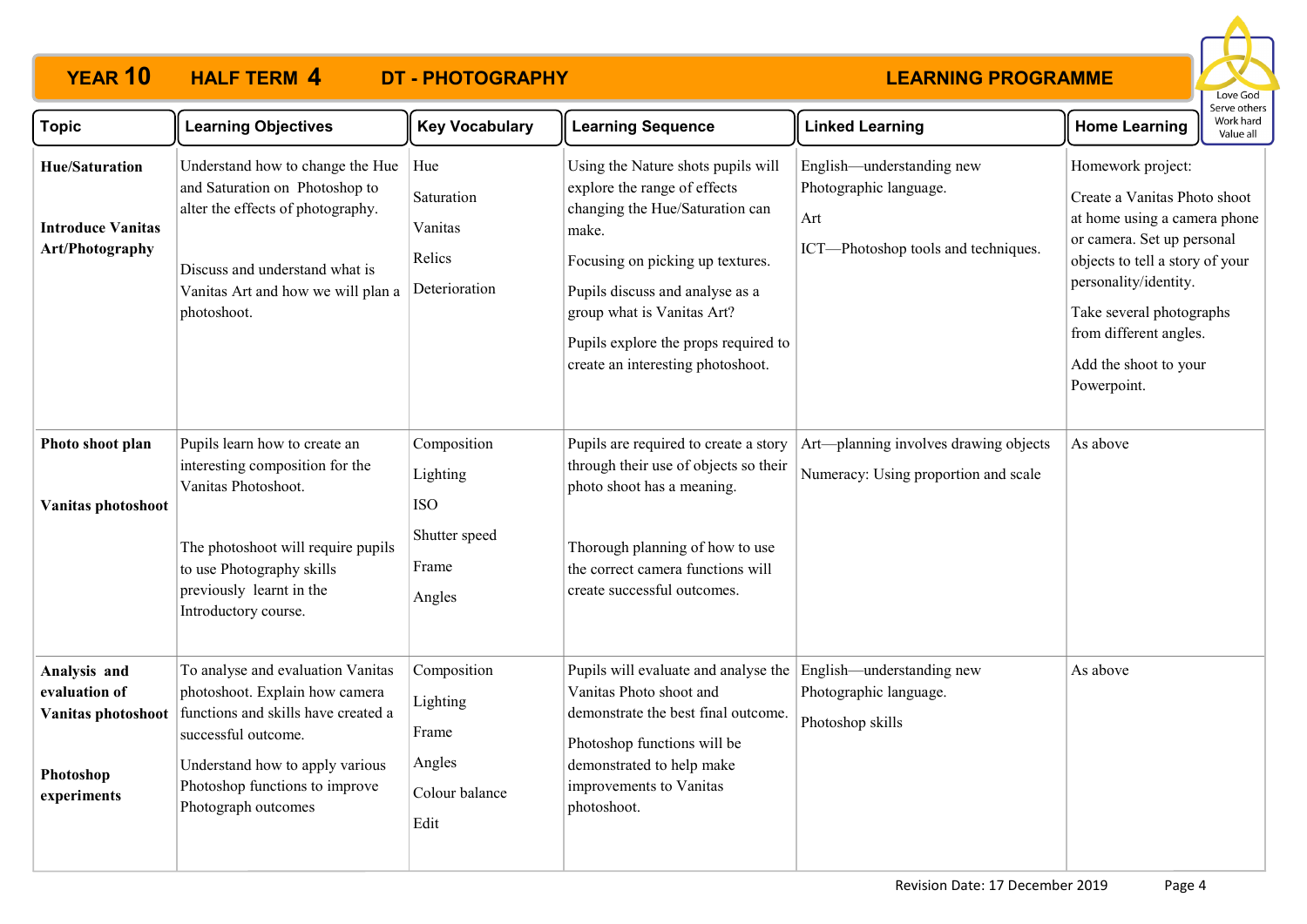# **YEAR 10 HALF TERM 5 DT - PHOTOGRAPHY**



| $\sqrt{\phantom{a}}$ Topic | <b>Learning Objectives</b> | <b>Key Vocabulary</b> | <b>Learning Sequence</b> | <b>Linked Learning</b> | Home Learning | Serve others<br>Work hard<br>Value all |
|----------------------------|----------------------------|-----------------------|--------------------------|------------------------|---------------|----------------------------------------|
|                            |                            |                       |                          |                        |               |                                        |
|                            |                            |                       |                          |                        |               |                                        |
|                            |                            |                       |                          |                        |               |                                        |
|                            |                            |                       |                          |                        |               |                                        |
|                            |                            |                       |                          |                        |               |                                        |
|                            |                            |                       |                          |                        |               |                                        |
|                            |                            |                       |                          |                        |               |                                        |
|                            |                            |                       |                          |                        |               |                                        |
|                            |                            |                       |                          |                        |               |                                        |
|                            |                            |                       |                          |                        |               |                                        |
|                            |                            |                       |                          |                        |               |                                        |
|                            |                            |                       |                          |                        |               |                                        |
|                            |                            |                       |                          |                        |               |                                        |
|                            |                            |                       |                          |                        |               |                                        |
|                            |                            |                       |                          |                        |               |                                        |
|                            |                            |                       |                          |                        |               |                                        |
|                            |                            |                       |                          |                        |               |                                        |
|                            |                            |                       |                          |                        |               |                                        |
|                            |                            |                       |                          |                        |               |                                        |